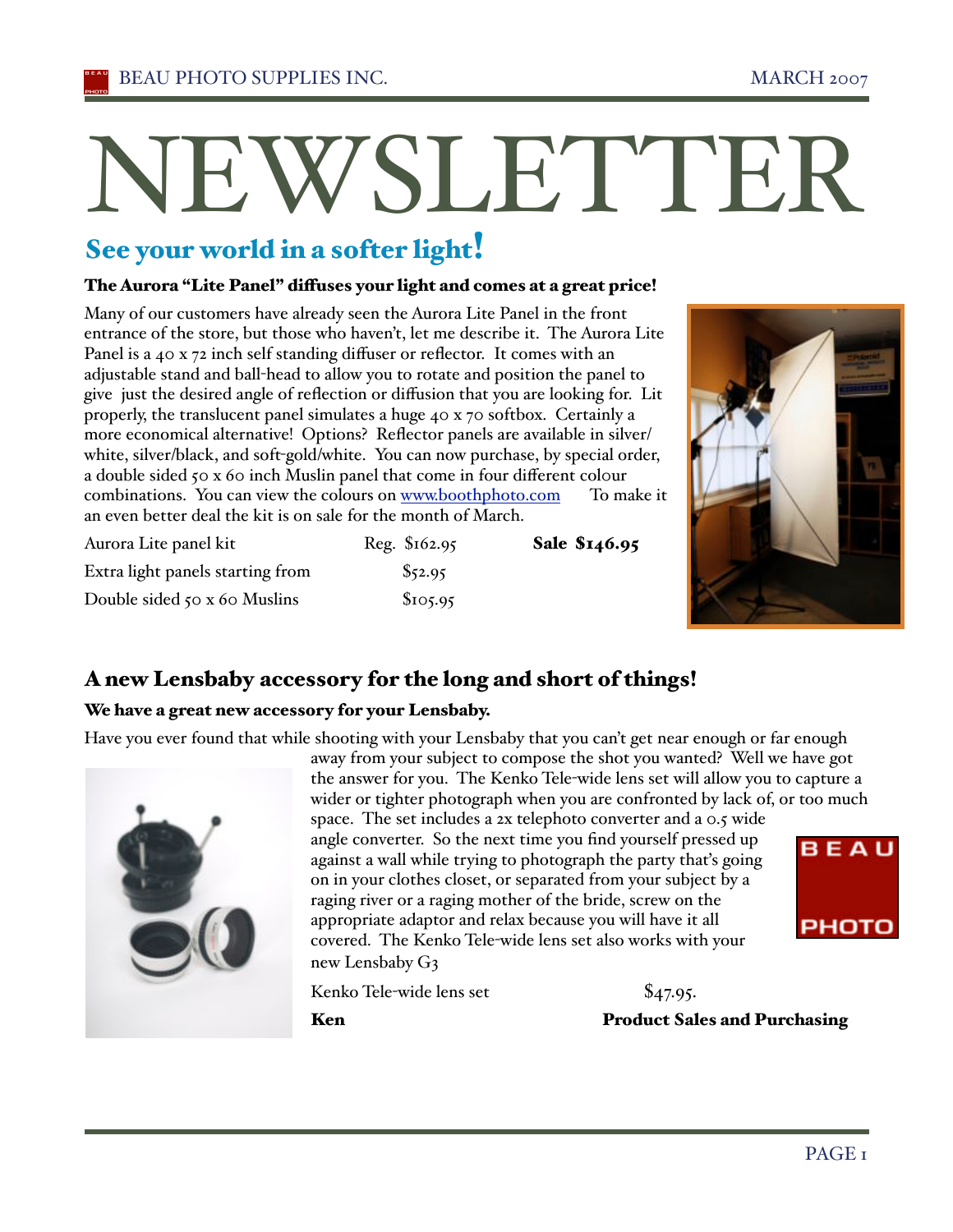# Renaissance Album Price Changes

## 2007 Pricing Reduced!

The 2007 Renaissance the Book Catalogue has arrived! This slick new 20-page catalogue accompanies a reduced 2007 price list for Renaissance the Book digital albums. The same great quality for less money.

For example, just last year a 10x10, 20 page Fine Art Album

would have cost \$470.20\* and this year it will only cost \$420.00\*. The Soho Album has also followed suit. Last year a 9x9, 20 page-spread Soho Album would have cost \$577.85\* and this year only \$516.00\*. This year we are pleased to be able to offer photographers 50% off studio demo albums, as well as continue to offer the 25% duplicate discount.

When you pick-up your new catalogue, please be sure to grab a copy of the 2007 pricing as these prices take effect immediately. This spring there will be some exciting new Renaissance albums to announce, as well as a brand new and improved SoHo Styler Software version 3.0. So stay tuned for more details!

\*These prices include a standard cover. Additional charges will incur for additional cover options or upgrades. Shipping the album from New York to Vancouver (including all duty and brokerage fees) is \$35.00.

#### Deborah Renaissance Album Sales

# Sureguard and McDonalďs Photo Lacquer Update

For those of you still using photo lacquer, please note that effective immediately, the Sureguard PL series has been discontinued. Having said that, the McDonalds 900 series is still being manufactured. It has all the same quality of the PL series and is more compatible with inkjet prints.The 900 series of lacquer has nearly 20 proven years in the market and can be used in the same manner with no need for changes in your application.

We still have a good selection of the Sureguard PL series on hand but once it's gone....it's gone.

#### Barb Albums and Folder Sales

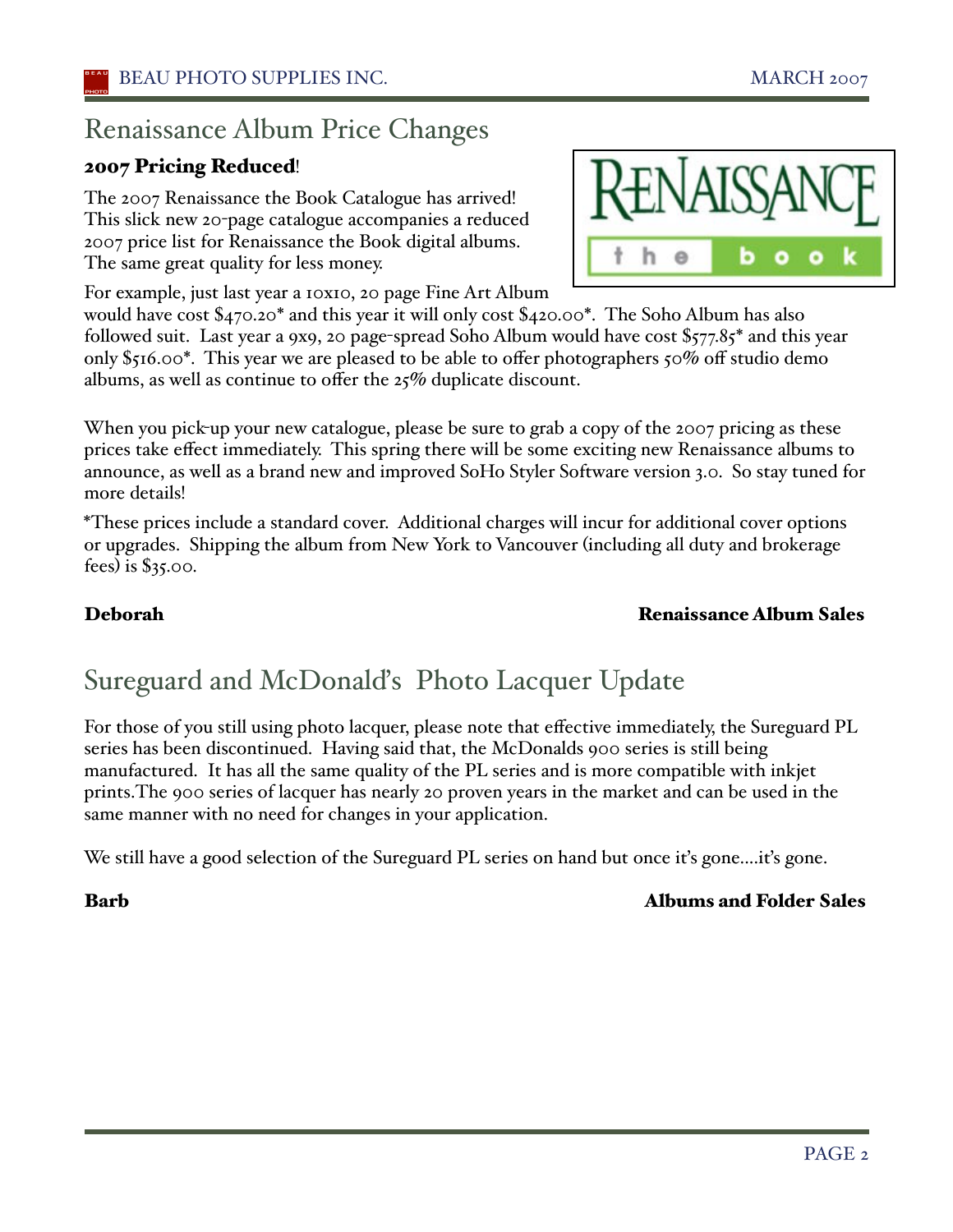## FILM AND PAPER NEWS

#### Ilford HARMAN Professional Inkjet paper now available!

Ilford HARMAN Technology has now introduced the new inkjet paper MATT FB Mp. It has a Micro-porous ink absorption layer with special additives to minimize fading and maximize the longevity of prints. MATT FB Mp is an instant dry photo paper with a silica coating for improved archival permanence. In addition, The baryta layer gives the prints greater detail and definition, an extended tonal range and the look and feel of real photographic paper. The specially developed anti-curl system ensures the prints remain flat after printing.

Try a sample pack of 5 sheets of 8.5 x  $\overline{11}$  for \$5.00 (limited instore quantity) or 8.5x11, 15 sheets: \$24.76



#### Crystal Film Department

#### RENTAL NEWS!



You have probably heard about the new Lensbaby G3, well we now have it in our rental department. For those who are not familiar with this latest version it has the ability to lock into position and has fine focusing knobs. So it is a little less spontaneous but a lot more repeatable. At this point we have the  $G_3$  Canon EOS version available . We also have the original Lensbaby (Nikon mount) or Lensbaby 2 (Canon EOS mount). If you are interested in macro, we also have the macro set that will fit any of the versions. So if you are looking to try something a little different, give us a call to make a reservation.

#### Kathy Rentals

#### DIGITAL NEWS

What you've all been waiting for: PMA 2007 news! New cameras, new lenses, all sorts of new toys to buy! Oh wait… iťs still too early. Drat. As of this writing (late February), the only products that are starting to be announced are point & shoot cameras. Lots and lots of point & shoots! Not much of interest yet for the pro photographer. However, there are a few tidbits…

Lexar has just announced some impressively fast new cards, rated at 300x! Their previous best were rated at 133x, so clearly these new cards are a big step up. Based on some preliminary testing done, these new cards are set to take back the performance crown from SanDisk, which led briefly with their Extreme IV cards. Not that the Lexars are all that much faster, but if bragging rights matter, then Lexar will be it once again.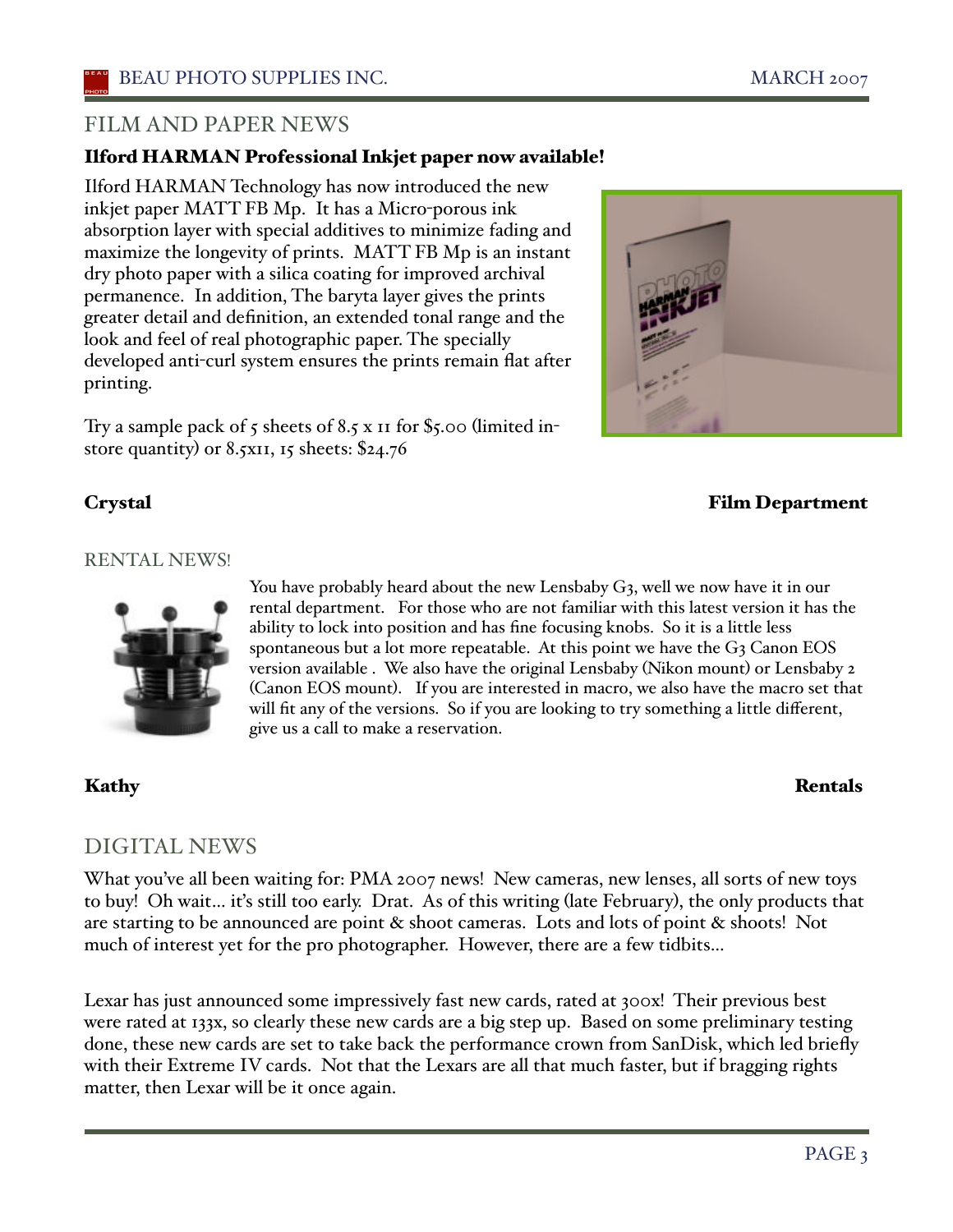Will you notice this speed? Well if you shoot any of the current generation Nikon, Canon, Pentax, Sony (you get the picture) digital SLR, then no… you will see virtually no difference in card write times since none of the current model cameras take advantage of the special high-speed data transfer modes that these cards have. On the other hand, if you are shooting with a Hasselblad digital back that uses CF cards, and you have the latest firmware, then definitely - you will notice a significant speed increase! Also, if you invest in either SanDisk's top-end FireWire or USB 2.0 reader or in one of Lexar's latest Pro FireWire or USB readers, then you will see a significant performance boost while downloading these new cards to your computer.

Yes, Lexar has also announced a couple of new high-end card readers to compliment their new 300x cards. If you have a really fast computer with a FireWire 800 port, a new 300x Lexar card and their new FW800 Pro card reader, you will see sustained card-to-computer transfer speeds of over 40Mb per second! That means a full-up 2Gb 300x card will download in under 50 seconds!

No pricing has been announced yet for these cards, but expect to pay a premium over the now super-affordable 133x Lexar cards. Lexar expects to ship some time in April. Which brings me to my next topic…

#### Memory Card Sale!

We have lots of stock at present and what the heck... with these new Lexar bad-boys coming, let's reduce our stock levels a bit!

#### Lexar 133x Pro CF Cards

| 2Gb 133x CompactFlash | \$89.95  | (was \$98.50)  |
|-----------------------|----------|----------------|
| 4Gb 133x CompactFlash | \$169.95 | (was \$189.95) |

#### SanDisk Extreme IV CF Cards

| 2Gb CompactFlash | \$159.95   | (was \$179.50) |
|------------------|------------|----------------|
| 4Gb CompactFlash | $\$324.95$ | (was \$359.50) |

#### PMA 2007, Death Valley, Monument Valley, Zion, Bryce, Canyonlands

What do all the above things have in common? Well me, actually! This year, I have decided to drive down to PMA rather than fly, and then take a much needed vacation at the same time! I will be heading down for the trade show on Thursday, March 1st, and not returning to Beau Photo until Monday, March 26th. Prior to the show, I will take a brief jaunt into south-western Utah and after the show I will zig over to Death Valley for a few days and then zag back into Arizona, subsequently working my way back home through Utah. I expect I'll be giving my digital SLR gear (and IR converted camera) a nice extensive workout for a few weeks!